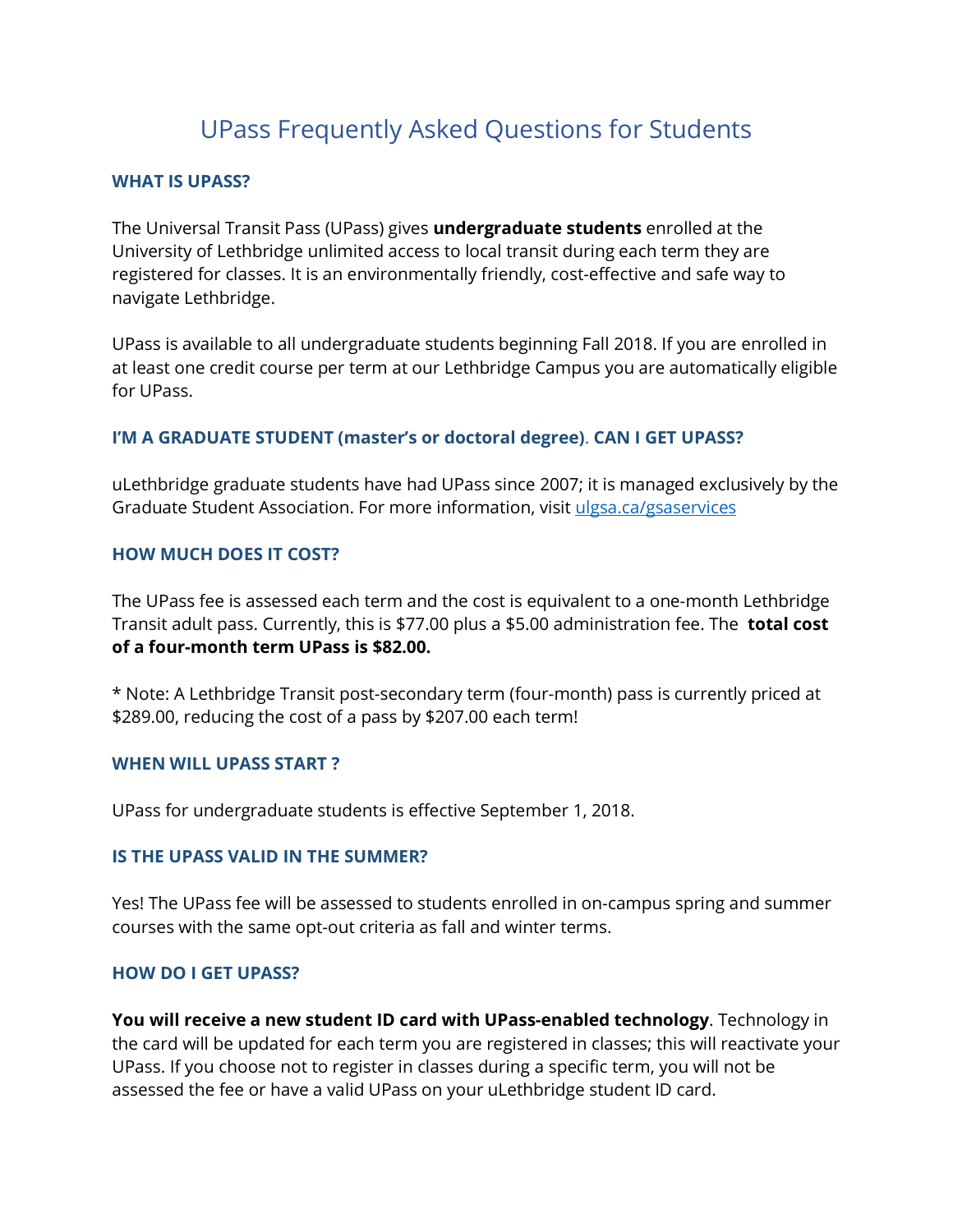#### **New uLethbridge student**

If you are a **new uLethbridge student**, complete the form and upload your photo. You can pick up your new UPass student ID when you arrive on campus in September. Or, you can pick it up anytime this summer at the IT Solution Centre TH208 once you receive a request closed email.

#### **Continuing uLethbridge student**

Continuing uLethbridge students **can exchange their existing student ID card for the new UPass ID card** at IT Services in Turcotte Hall starting June 14, 2018. **There is no cost** to exchanging your current student ID card for the new UPass student ID card. ITS will have a central location for pickup Sept. 3-6, 2018. If you are a **continuing student who has lost their student ID card,** please complete this form.

## **uLethbridge student living in Residence**

If you are a **new uLethbridge student who will be living on campus**, Housing Services will communicate with you about how you can get UPass, as the process is slightly different. You will receive your new UPass card during **Move-in Day**.

## **uLethbridge graduate student (master's and doctoral degrees)**

Graduate students with an activated UPass card DO NOT need to get a card. The graduate UPass and the undergraduate UPass are separate entities. Contact ulgsa.ca/gsaservices for more information.

**The ITS Solutions Centre will have a temporary set up at a central location on campus September 3 to 6** to make picking up your UPass card as simple as possible. Stay tuned for the location.

## **I HAVE LOST MY STUDENT ID CARD. WHAT CAN I DO?**

If you are a **continuing student who has lost their student ID card,** please complete this form. Although there is no cost to exchanging your current student ID card for the new UPass student ID card. However, if you have lost your current student ID card, you will be charged a **\$10 replacement fee**.

If you let us know asap if you need us to reprint your current student ID. We will print it in advance saving you time waiting in line in September! You will receive an email once it's printed so you can also pick it up at the IT Solution Centre (TH208) this summer.

**We are unable issue a UPass student ID without a copy of your current student ID card**; your current student ID card must be deactivated for your safety as it is linked to your personal information.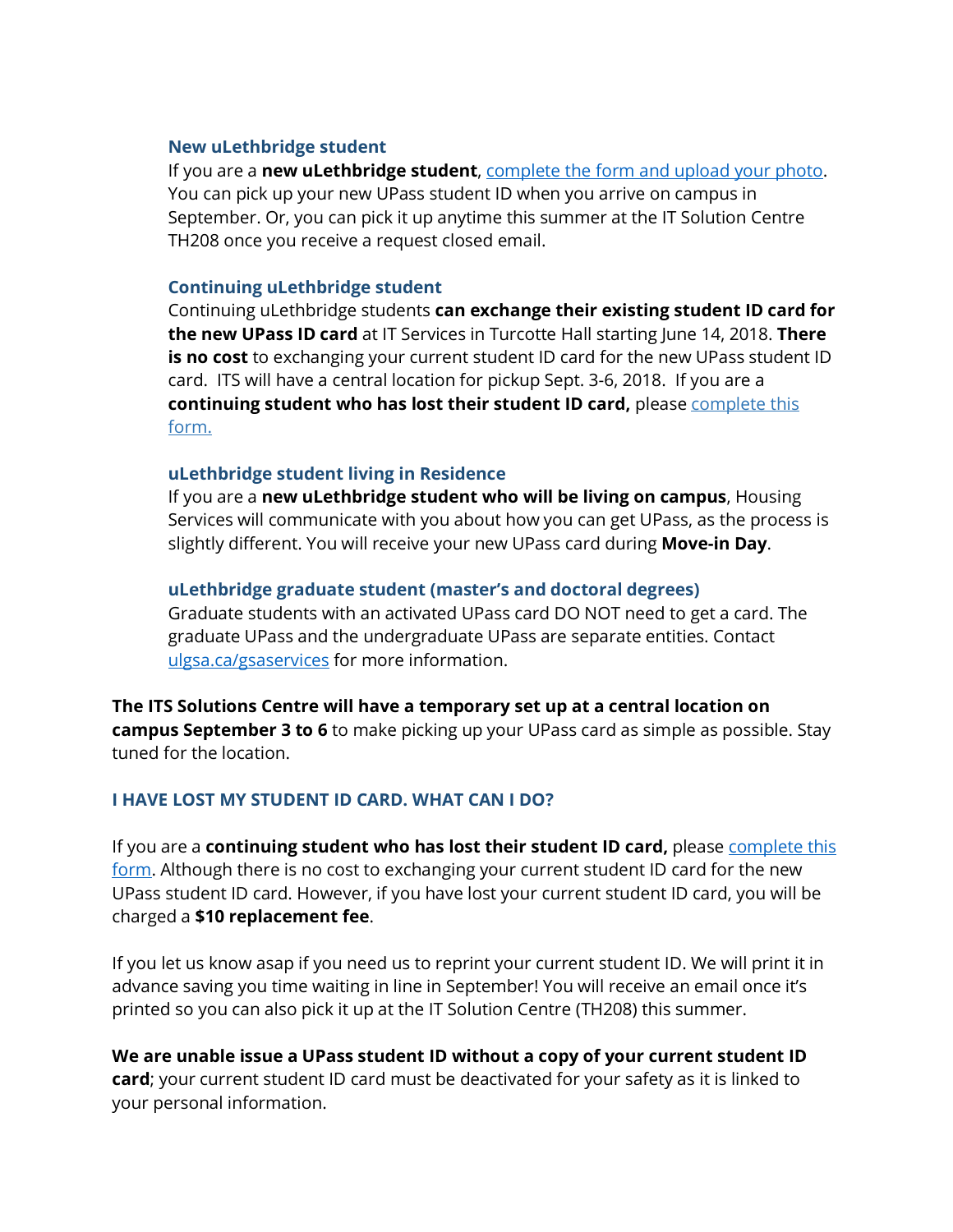## **I AM A STUDENT WHO WILL BE LIVING IN RESIDENCE. HOW DO I GET UPASS?**

You will receive your UPass student ID card during **Move-in Day**. For more information, contact the Housing office at 403-329-2584 or housing@uleth.ca. If you are a new uLethbridge student, you can upload a current photo for your UPass student ID card here.

## **WILL MY CURRENT ID CARD WORK FOR UPASS?**

No, if your current card does not have this logo on the back  $\blacksquare$ , it will not work. Continuing undergraduate students will need to **exchange their current student ID card** for a **new UPass student ID card**. If you are a **continuing student who has lost their**  student ID card, please complete this form.

## **IS THE UPASS VALID ONLY FOR TRAVEL TO AND FROM THE UNIVERSITY?**

No, UPass is valid anywhere and anytime Lethbridge Transit system operates. Visit their website to learn more, or map your route.

## **CAN I OPT OUT OF UPASS?**

Yes! Students who are enrolled exclusively in uLethbridge online courses, or who attend classes exclusively on the Calgary Campus, will be automatically opted out.

In addition, Lethbridge Campus students will have the ability to opt out of a UPass based on the following conditions:

- Students living in on-campus residence
- A student enrolled in a co-op, practicum, or exchange program who is not simultaneously enrolled in any on-campus credit courses at the Lethbridge campus within a given term
- Presentation of a valid CNIB or Paratransit registration
- Students living outside of the Lethbridge city transit boundaries but within an 80 km radius of Lethbridge city limits
	- o Aetna, Ardenville, Barnwell, Barrons, Beazer, Cardston, Carmengay, Carway, Champion, Chin, Claresholm, Coaldale, Coalhurst, Conrad, Cranford, Del Bonita, Diamond City, Enchant, Fincastle, Fort Macleod, Glenwood, Granum, Hill Spring, Iron Springs, Kirkcaldy, Leavitt, Lethbridge County, Lomond Lowland Heights, Magrath, McNabb, Milk River, Monarch, Mountain View, New Drayton, Nobleford, Picture Butte, Pincher Creek, Purple Springs, Raley, Raymond, Retlaw, Shaughnessy, Skiff, Spring Coulee, Stand Off, Stavley, Stirling, Stowe, Taber, Tempest, Travers, Turin, Vauxhall, Warner, Welling, Whiskey Gap, Woodhouse, Woolford, Wrentham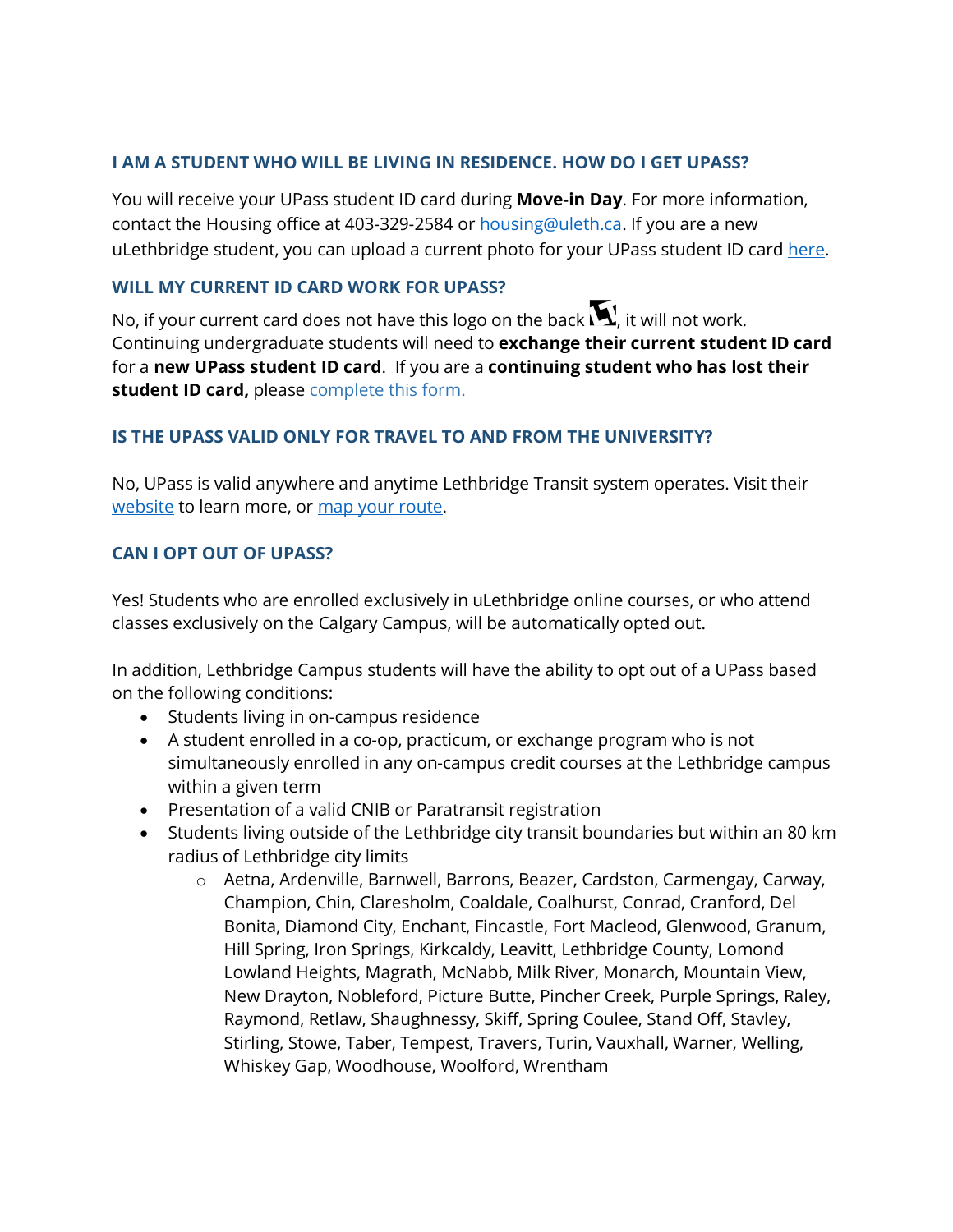If your town is missing and you feel it should be included, contact the ULSU to have your request evaluated. 403-329-2222, su.manager@uleth.ca or in person at SU180.

Opt-out periods will run simultaneously to those of the University of Lethbridge Students' Union (ULSU) Health & Dental plan.

Lethbridge Campus students meeting the above criteria are given the option to opt out because they may be still be interested in using Lethbridge Transit services.

## **WHY IS EVERYONE ASSESSED THIS FEE?**

In March 2018 the University of Lethbridge Student Union (ULSU) held a referendum on implementing UPass for undergraduate students on the Lethbridge campus.

Of the undergraduate students who voted, 65.17% agreed to implement UPass.

Over 65% of the graduate student population (who voted) agreed to implement UPass in the March 2007 referendum.

# **WHAT ARE THE BENEFITS OF UPASS?**

- Parking is not affordable for all students; UPass provides an inexpensive alternative
- The bus stop is located in a central campus location; students do not need to walk far to access the buildings and vice versa
- Creates another travel option for students who drive, in the event of car trouble or inclement weather
- Revenues to the City and increased transit ridership will potentially contribute to improved transit services
- It's easier for occasional users to run errands and explore the city

# **WHEN AND HOW DO I OPT OUT?**

Opt-out periods will run simultaneously to those of the University of Lethbridge Students' Union (ULSU) Health & Dental plan.

Fall: September 21 Spring: January 18 Summer sessions: May, exact date TBD Students enrolled in the fall and spring terms only need to opt out once per year.

Stay tuned for more information about opt out dates and deadlines for the summer terms.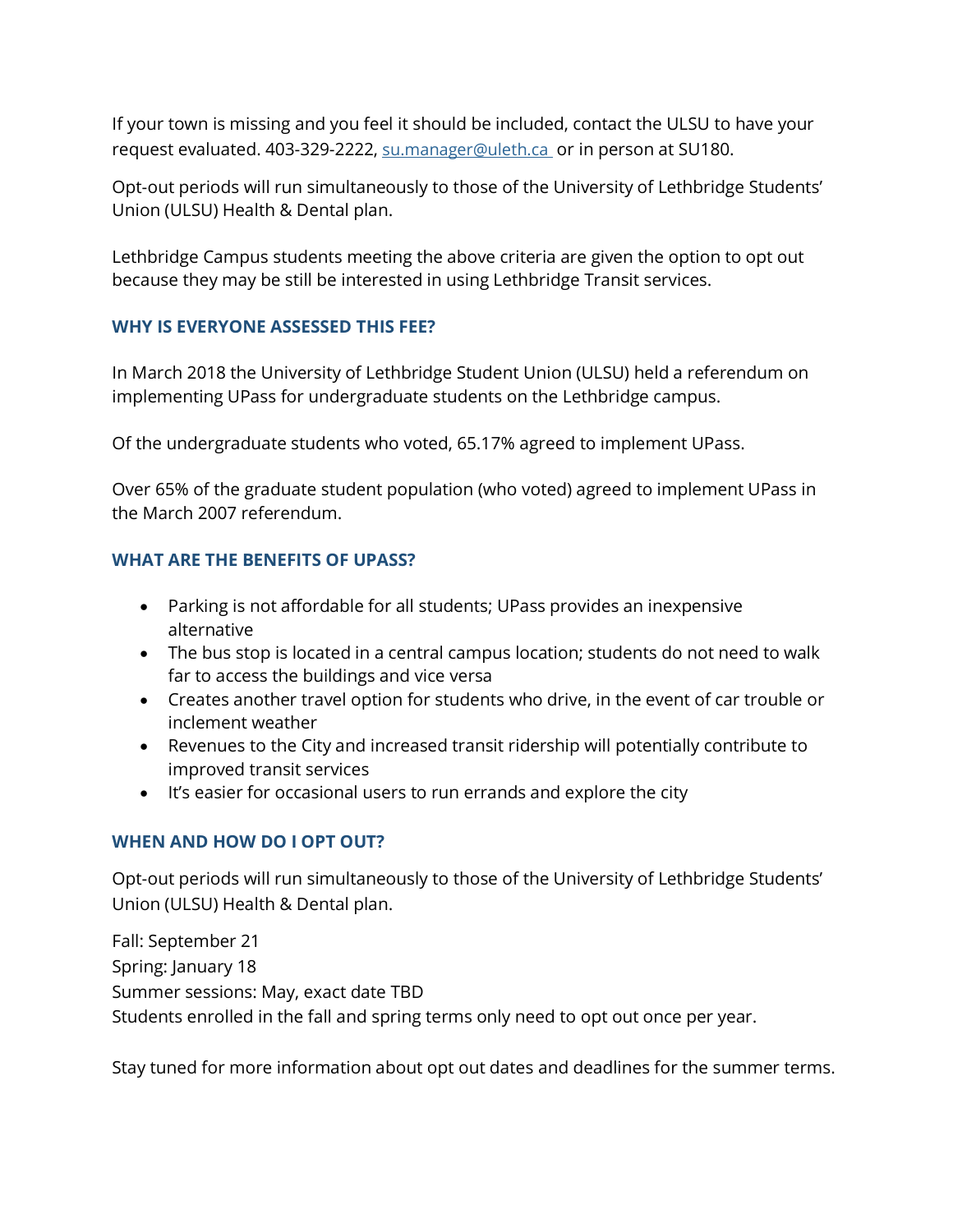You can opt out of UPass, if eligible, by logging into the Bridge and completing the opt-out request form during the opt-out period. Stay tuned for more details.

## **WHAT HAPPENS IF I MISS THE OPT-OUT DEADLINE?**

**Opt-out deadlines are firm and not open to extension**. You will be charged \$82.00 for that term.

The appeal process for opting out of UPass follows the same procedure and timelines as the health and dental opt-out. Please contact the ULSU for more information: 403-329-2222, su.manager@uleth.ca or in person at SU180

## **I HAVE A UPASS, AM I STILL ELIGIBLE FOR AN ON-CAMPUS PARKING PASS?**

Yes! Your parking pass eligibility is not affected by whether or not you have UPass.

## **I AM A CALGARY CAMPUS STUDENT, AM I ELIGIBLE FOR UPASS**?

Not at this time; however, if you are Calgary Campus student, connect with your ULSU representative to discuss. The ULSU is committed to exploring this option if there is enough interest on the Calgary Campus.

#### **WHAT IF I NEED MORE INFORMATION ON OPTING OUT?**

Contact the ULSU for further support or information specific to your circumstances. You can reach the ULSU at 403-329-2222, su.manager@uleth.ca or in person at SU180.

#### **HOW CAN I PAY FOR UPASS?**

The \$82.00 fee will be applied to your student account. You can pay in person at the Cash Office (AH144) or view your payment options online at: ulethbridge.ca/financial-services/payment-methods

#### **HOW WILL I KNOW IF I AM ELIGIBLE FOR UPASS?**

All students will automatically have UPass charged to their account. You can check your fees to confirm the fee has been charged at *ulethbridge.ca/financial-services/students*. If you are eligible to opt out, the fee will be credited to your account when complete.

#### **WILL MY STUDENT LOAN COVER MY UPASS?**

Yes, provincial student loans cover the costs of your tuition and fees.